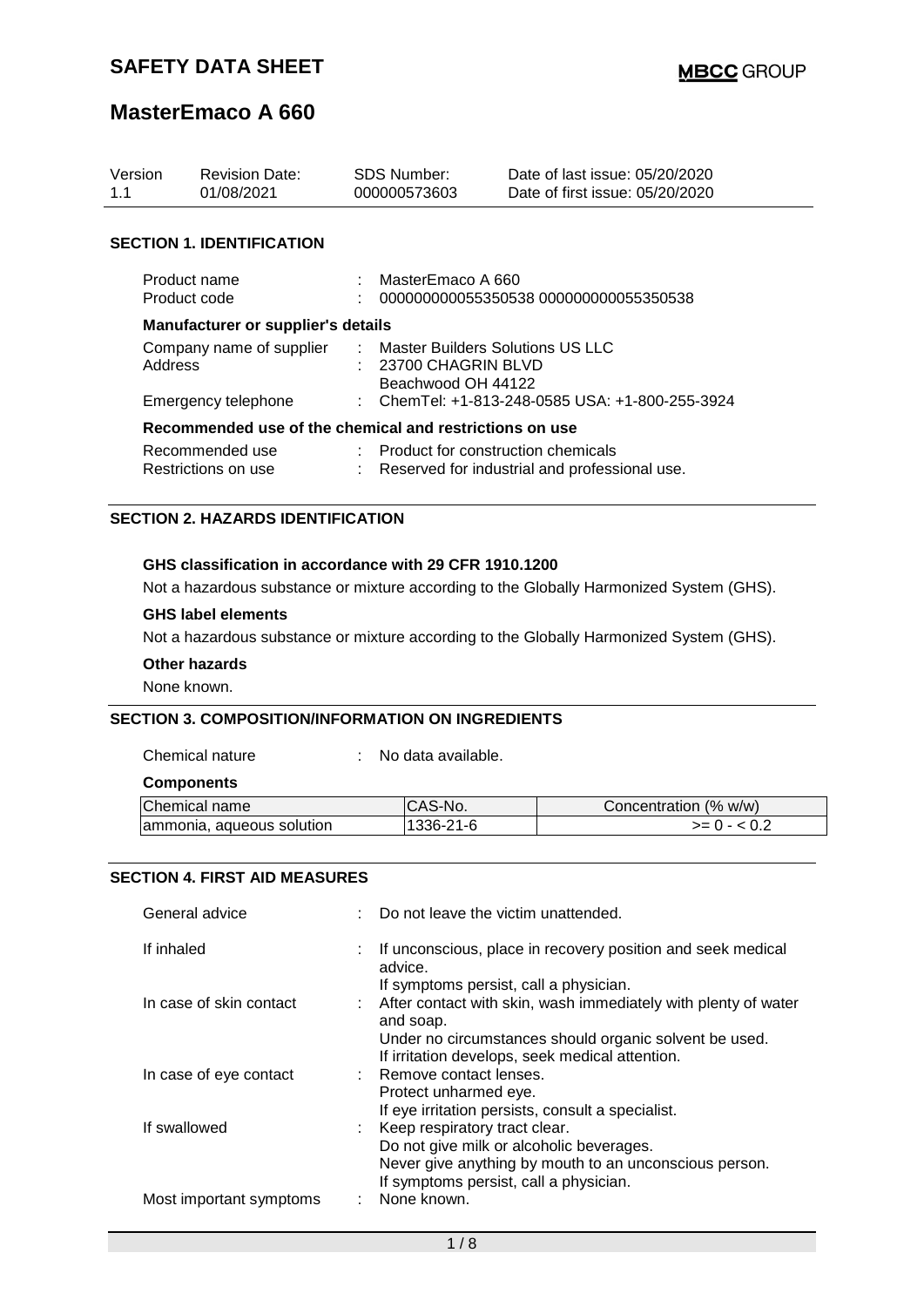## **SAFETY DATA SHEET**

# **MasterEmaco A 660**

| 1.1 | Version                                       | <b>Revision Date:</b><br>01/08/2021                                             |           | SDS Number:<br>000000573603                                                                                                                                                                                                           | Date of last issue: 05/20/2020<br>Date of first issue: 05/20/2020                                                                                                      |  |
|-----|-----------------------------------------------|---------------------------------------------------------------------------------|-----------|---------------------------------------------------------------------------------------------------------------------------------------------------------------------------------------------------------------------------------------|------------------------------------------------------------------------------------------------------------------------------------------------------------------------|--|
|     | delayed                                       | and effects, both acute and<br>Notes to physician                               |           | Treat symptomatically.                                                                                                                                                                                                                |                                                                                                                                                                        |  |
|     |                                               | <b>SECTION 5. FIRE-FIGHTING MEASURES</b>                                        |           |                                                                                                                                                                                                                                       |                                                                                                                                                                        |  |
|     |                                               | Suitable extinguishing media                                                    |           | Foam<br>Water spray<br>Dry powder<br>Carbon dioxide (CO2)                                                                                                                                                                             |                                                                                                                                                                        |  |
|     | media                                         | Unsuitable extinguishing                                                        |           | water jet                                                                                                                                                                                                                             |                                                                                                                                                                        |  |
|     | fighting                                      | Specific hazards during fire                                                    | ÷         |                                                                                                                                                                                                                                       | See SDS section 10 - Stability and reactivity.                                                                                                                         |  |
|     | ucts                                          | Hazardous combustion prod-                                                      | $\cdot$ : | harmful vapours<br>nitrogen oxides<br>fumes/smoke<br>carbon black<br>carbon oxides                                                                                                                                                    |                                                                                                                                                                        |  |
|     |                                               | Further information<br>Special protective equipment :<br>for fire-fighters      |           | Standard procedure for chemical fires.<br>Use extinguishing measures that are appropriate to local cir-<br>cumstances and the surrounding environment.<br>Wear self-contained breathing apparatus for firefighting if nec-<br>essary. |                                                                                                                                                                        |  |
|     | <b>SECTION 6. ACCIDENTAL RELEASE MEASURES</b> |                                                                                 |           |                                                                                                                                                                                                                                       |                                                                                                                                                                        |  |
|     |                                               | Personal precautions, protec- :<br>tive equipment and emer-<br>gency procedures |           | Wear eye/face protection.<br>ately.<br>Use personal protective clothing.<br>and safety practice.                                                                                                                                      | Do not breathe vapour/aerosol/spray mists.<br>If exposed to high vapour concentration, leave area immedi-<br>Handle in accordance with good building materials hygiene |  |
|     |                                               | <b>Environmental precautions</b>                                                | ÷         | If the product contaminates rivers and lakes or drains inform<br>respective authorities.                                                                                                                                              |                                                                                                                                                                        |  |
|     |                                               | Methods and materials for<br>containment and cleaning up                        | ÷         | Neutralize with acid.<br>Wipe up with absorbent material (e.g. cloth, fleece).<br>Keep in suitable, closed containers for disposal.                                                                                                   |                                                                                                                                                                        |  |

# **SECTION 7. HANDLING AND STORAGE**

| fire and explosion                             | Advice on protection against : Normal measures for preventive fire protection.                                              |
|------------------------------------------------|-----------------------------------------------------------------------------------------------------------------------------|
| Advice on safe handling                        | : For personal protection see section 8.<br>Smoking, eating and drinking should be prohibited in the ap-<br>plication area. |
| Conditions for safe storage                    | : Electrical installations / working materials must comply with<br>the technological safety standards.                      |
| Further information on stor-<br>age conditions | Keep only in the original container in a cool, dry, well-<br>ventilated place away from ignition sources, heat or flame.    |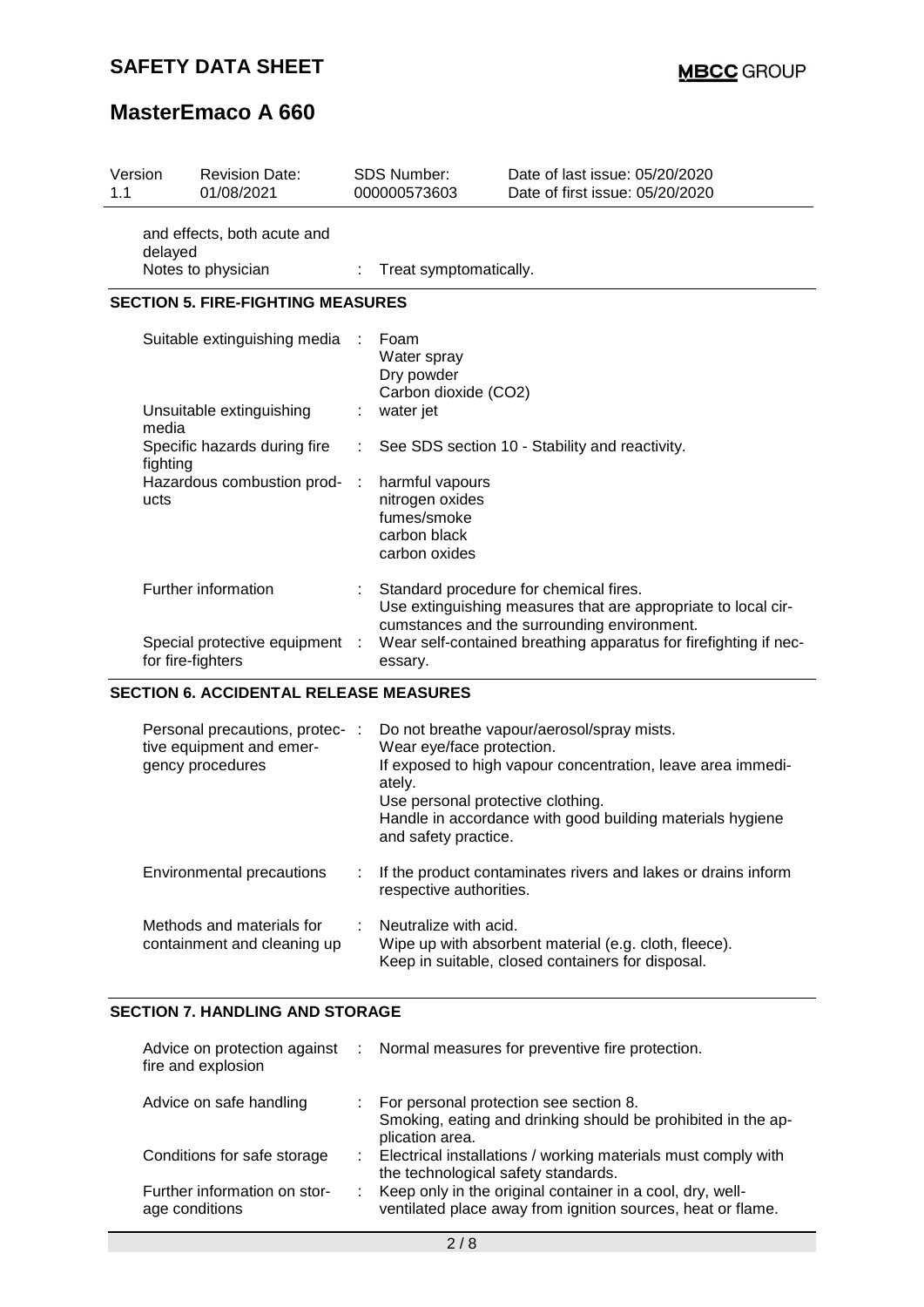| Version<br>1.1                                | <b>Revision Date:</b><br>01/08/2021 |    | <b>SDS Number:</b><br>000000573603 | Date of last issue: 05/20/2020<br>Date of first issue: 05/20/2020 |
|-----------------------------------------------|-------------------------------------|----|------------------------------------|-------------------------------------------------------------------|
|                                               |                                     |    | Protect from direct sunlight.      |                                                                   |
| Materials to avoid                            |                                     | ÷. |                                    | No materials to be especially mentioned.                          |
| Further information on stor-<br>age stability |                                     |    |                                    | No decomposition if stored and applied as directed.               |

## **SECTION 8. EXPOSURE CONTROLS/PERSONAL PROTECTION**

| Ingredients with workplace control parameters |                                                                                                   |                                                                                                                                                                                                                                                                                              |  |  |  |
|-----------------------------------------------|---------------------------------------------------------------------------------------------------|----------------------------------------------------------------------------------------------------------------------------------------------------------------------------------------------------------------------------------------------------------------------------------------------|--|--|--|
|                                               |                                                                                                   | Contains no substances with occupational exposure limit values.                                                                                                                                                                                                                              |  |  |  |
|                                               | <b>Engineering measures</b><br>No applicable information available.<br>$\mathcal{L}^{\text{max}}$ |                                                                                                                                                                                                                                                                                              |  |  |  |
| Personal protective equipment                 |                                                                                                   |                                                                                                                                                                                                                                                                                              |  |  |  |
| Respiratory protection<br>Hand protection     |                                                                                                   | : Wear respiratory protection if ventilation is inadequate.                                                                                                                                                                                                                                  |  |  |  |
| <b>Remarks</b>                                |                                                                                                   | Wear chemical resistant protective gloves. Manufacturer's<br>directions for use should be observed because of great di-<br>versity of types.                                                                                                                                                 |  |  |  |
| Eye protection                                |                                                                                                   | Safety glasses                                                                                                                                                                                                                                                                               |  |  |  |
| Skin and body protection                      |                                                                                                   | : Protective suit                                                                                                                                                                                                                                                                            |  |  |  |
| Protective measures                           |                                                                                                   | Do not inhale gases/vapours/aerosols.<br>Avoid contact with the skin, eyes and clothing.<br>Avoid exposure - obtain special instructions before use.<br>Handle in accordance with good building materials hygiene<br>and safety practice.<br>Wearing of closed work clothing is recommended. |  |  |  |
| Hygiene measures                              |                                                                                                   | General industrial hygiene practice.                                                                                                                                                                                                                                                         |  |  |  |

## **SECTION 9. PHYSICAL AND CHEMICAL PROPERTIES**

| Appearance                                          |      | liquid                                                                       |
|-----------------------------------------------------|------|------------------------------------------------------------------------------|
| Color                                               |      | white                                                                        |
| Odor                                                |      | ammonia-like                                                                 |
| рH                                                  | ÷.   | 10 (70 °F / 21 °C)                                                           |
| Melting point                                       |      | No applicable information available.                                         |
| Boiling point                                       |      | : $212 °F / 100 °C$                                                          |
| Flash point                                         |      | A flash point determination is unnecessary due to the high<br>water content. |
| Evaporation rate                                    |      | not determined                                                               |
| Flammability (solid, gas)                           | ÷.   | No applicable information available.                                         |
| Upper explosion limit / Upper<br>flammability limit | di l | No applicable information available.                                         |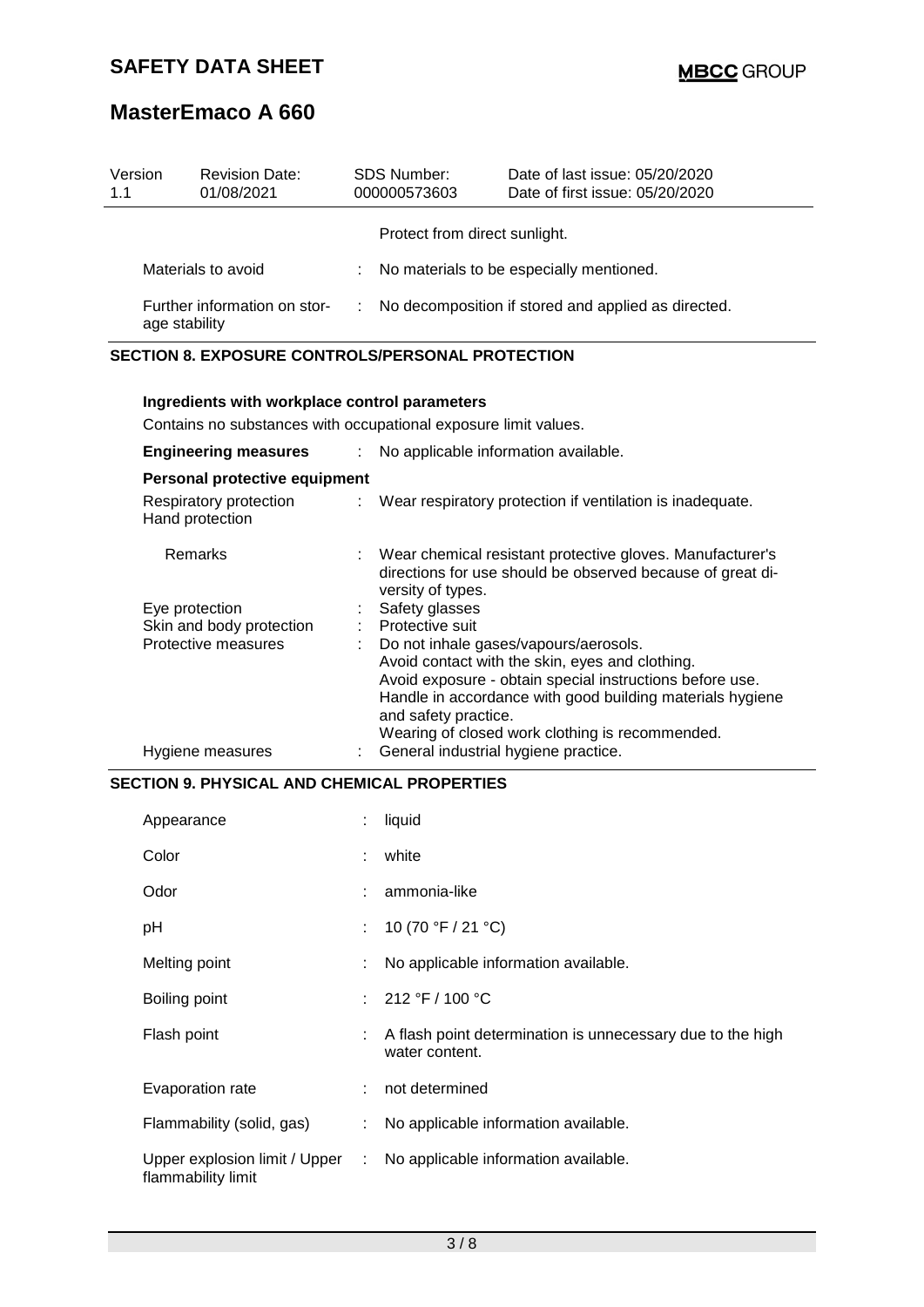| Version                                             | <b>Revision Date:</b><br>01/08/2021 |                                                                                                                                                                                                                                                                                                                                                      |                              | Date of last issue: 05/20/2020<br>Date of first issue: 05/20/2020                                                                                                                                                                                                         |  |
|-----------------------------------------------------|-------------------------------------|------------------------------------------------------------------------------------------------------------------------------------------------------------------------------------------------------------------------------------------------------------------------------------------------------------------------------------------------------|------------------------------|---------------------------------------------------------------------------------------------------------------------------------------------------------------------------------------------------------------------------------------------------------------------------|--|
| Lower explosion limit / Lower<br>flammability limit |                                     | ÷                                                                                                                                                                                                                                                                                                                                                    |                              | No applicable information available.                                                                                                                                                                                                                                      |  |
|                                                     |                                     |                                                                                                                                                                                                                                                                                                                                                      | No data available            |                                                                                                                                                                                                                                                                           |  |
|                                                     |                                     |                                                                                                                                                                                                                                                                                                                                                      | Heavier than air.            |                                                                                                                                                                                                                                                                           |  |
|                                                     |                                     |                                                                                                                                                                                                                                                                                                                                                      |                              | No applicable information available.                                                                                                                                                                                                                                      |  |
|                                                     |                                     |                                                                                                                                                                                                                                                                                                                                                      |                              |                                                                                                                                                                                                                                                                           |  |
|                                                     |                                     | ÷                                                                                                                                                                                                                                                                                                                                                    |                              |                                                                                                                                                                                                                                                                           |  |
|                                                     |                                     | ÷                                                                                                                                                                                                                                                                                                                                                    |                              | No applicable information available.                                                                                                                                                                                                                                      |  |
| Partition coefficient: n-                           |                                     | ÷                                                                                                                                                                                                                                                                                                                                                    |                              |                                                                                                                                                                                                                                                                           |  |
|                                                     |                                     | ÷                                                                                                                                                                                                                                                                                                                                                    |                              |                                                                                                                                                                                                                                                                           |  |
| Decomposition temperature                           |                                     | ÷                                                                                                                                                                                                                                                                                                                                                    |                              | No decomposition if stored and handled as pre-                                                                                                                                                                                                                            |  |
|                                                     |                                     | ÷.                                                                                                                                                                                                                                                                                                                                                   |                              |                                                                                                                                                                                                                                                                           |  |
|                                                     |                                     |                                                                                                                                                                                                                                                                                                                                                      |                              | No applicable information available.                                                                                                                                                                                                                                      |  |
|                                                     |                                     |                                                                                                                                                                                                                                                                                                                                                      | Not explosive                |                                                                                                                                                                                                                                                                           |  |
|                                                     |                                     |                                                                                                                                                                                                                                                                                                                                                      | Not an oxidizer.             |                                                                                                                                                                                                                                                                           |  |
|                                                     |                                     |                                                                                                                                                                                                                                                                                                                                                      |                              | No applicable information available.                                                                                                                                                                                                                                      |  |
|                                                     |                                     |                                                                                                                                                                                                                                                                                                                                                      |                              |                                                                                                                                                                                                                                                                           |  |
|                                                     |                                     |                                                                                                                                                                                                                                                                                                                                                      |                              |                                                                                                                                                                                                                                                                           |  |
|                                                     |                                     | Vapor pressure<br>Relative vapor density<br>Relative density<br>Density<br>Solubility(ies)<br>Water solubility<br>octanol/water<br>Autoignition temperature<br>Viscosity<br>Viscosity, dynamic<br>Viscosity, kinematic<br><b>Explosive properties</b><br>Oxidizing properties<br>Sublimation temperature<br>Molecular weight<br>Metal corrosion rate | Solubility in other solvents | SDS Number:<br>000000573603<br>1.03 g/cm3 (68 $\degree$ F / 20 $\degree$ C)<br>partly miscible (68 °F / 20 °C)<br>No data available.<br>No data available<br>scribed/indicated.<br>approx. 30 mPa.s (68 °F / 20 °C)<br>No data available<br>No corrosive effect on metal. |  |

## **SECTION 10. STABILITY AND REACTIVITY**

| Reactivity<br>Chemical stability<br>Possibility of hazardous reac-<br>tions | ÷  | No decomposition if stored and applied as directed.<br>No decomposition if stored and applied as directed.<br>Stable under recommended storage conditions.<br>No hazards to be specially mentioned. |
|-----------------------------------------------------------------------------|----|-----------------------------------------------------------------------------------------------------------------------------------------------------------------------------------------------------|
| Conditions to avoid<br>Incompatible materials                               |    | See SDS section 7 - Handling and storage.<br>Strong acids<br>Strong bases<br>Strong oxidizing agents<br>Strong reducing agents                                                                      |
| Hazardous decomposition<br>products                                         | ÷. | No hazardous decomposition products if stored and handled<br>as prescribed/indicated.                                                                                                               |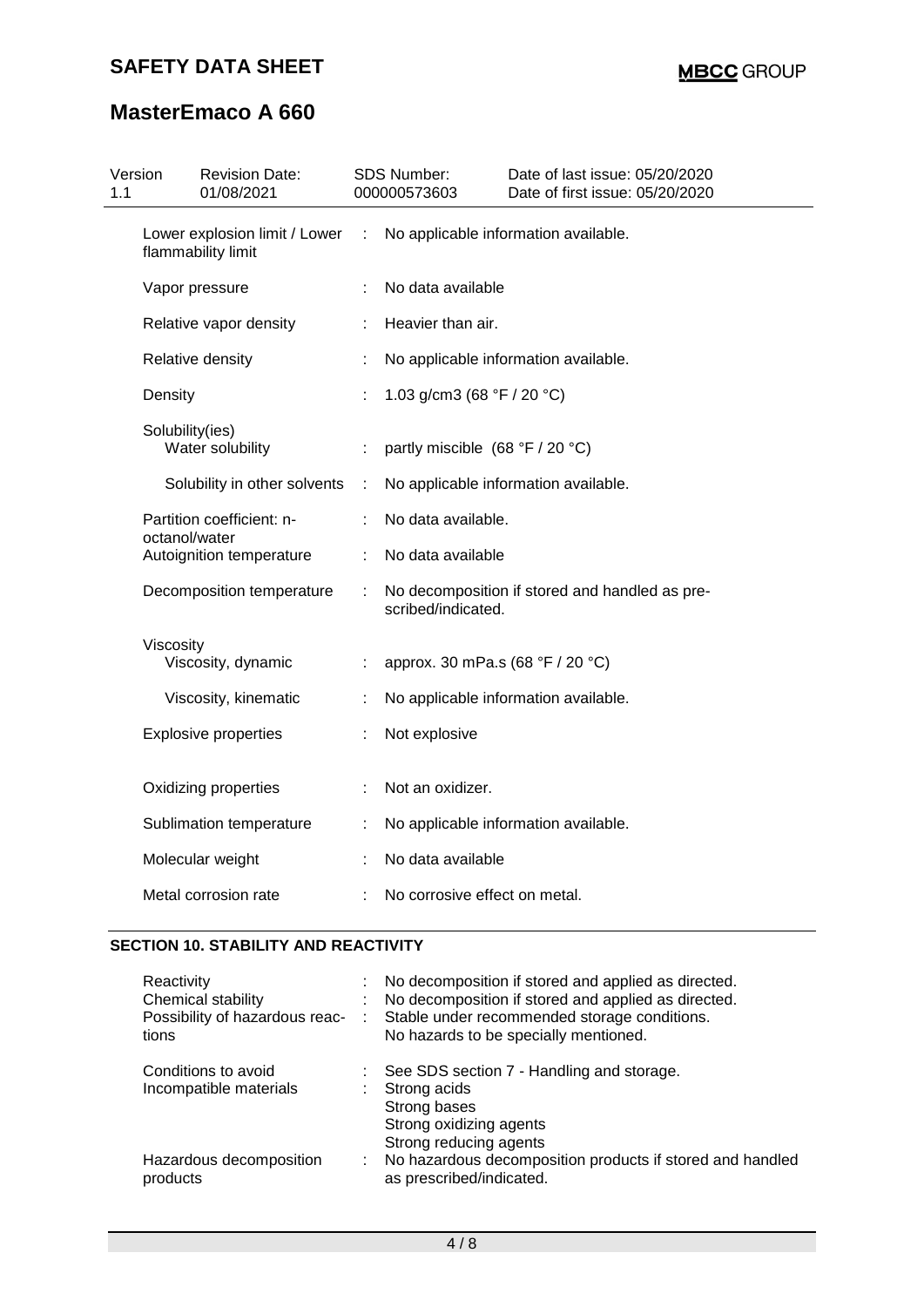## **SAFETY DATA SHEET**

# **MasterEmaco A 660**

| Version<br>1.1 |                                                                                     | <b>Revision Date:</b><br>01/08/2021                                             |  | <b>SDS Number:</b><br>000000573603 | Date of last issue: 05/20/2020<br>Date of first issue: 05/20/2020                                                                                                                         |  |  |  |  |
|----------------|-------------------------------------------------------------------------------------|---------------------------------------------------------------------------------|--|------------------------------------|-------------------------------------------------------------------------------------------------------------------------------------------------------------------------------------------|--|--|--|--|
|                |                                                                                     | <b>SECTION 11. TOXICOLOGICAL INFORMATION</b>                                    |  |                                    |                                                                                                                                                                                           |  |  |  |  |
|                |                                                                                     | <b>Acute toxicity</b><br>Not classified based on available information.         |  |                                    |                                                                                                                                                                                           |  |  |  |  |
|                | <b>Skin corrosion/irritation</b><br>Not classified based on available information.  |                                                                                 |  |                                    |                                                                                                                                                                                           |  |  |  |  |
|                | Serious eye damage/eye irritation<br>Not classified based on available information. |                                                                                 |  |                                    |                                                                                                                                                                                           |  |  |  |  |
|                |                                                                                     | <b>Respiratory or skin sensitization</b>                                        |  |                                    |                                                                                                                                                                                           |  |  |  |  |
|                |                                                                                     | <b>Skin sensitization</b><br>Not classified based on available information.     |  |                                    |                                                                                                                                                                                           |  |  |  |  |
|                | <b>Respiratory sensitization</b><br>Not classified based on available information.  |                                                                                 |  |                                    |                                                                                                                                                                                           |  |  |  |  |
|                |                                                                                     | <b>Germ cell mutagenicity</b><br>Not classified based on available information. |  |                                    |                                                                                                                                                                                           |  |  |  |  |
|                |                                                                                     | Carcinogenicity<br>Not classified based on available information.               |  |                                    |                                                                                                                                                                                           |  |  |  |  |
|                |                                                                                     | <b>Reproductive toxicity</b><br>Not classified based on available information.  |  |                                    |                                                                                                                                                                                           |  |  |  |  |
|                | <b>STOT-single exposure</b><br>Not classified based on available information.       |                                                                                 |  |                                    |                                                                                                                                                                                           |  |  |  |  |
|                | <b>STOT-repeated exposure</b><br>Not classified based on available information.     |                                                                                 |  |                                    |                                                                                                                                                                                           |  |  |  |  |
|                | <b>Aspiration toxicity</b><br>Not classified based on available information.        |                                                                                 |  |                                    |                                                                                                                                                                                           |  |  |  |  |
|                |                                                                                     | <b>Further information</b>                                                      |  |                                    |                                                                                                                                                                                           |  |  |  |  |
|                | Product:                                                                            |                                                                                 |  |                                    |                                                                                                                                                                                           |  |  |  |  |
|                | Remarks                                                                             |                                                                                 |  | components.                        | Health injuries are not known or expected under normal use.<br>The product has not been tested. The statements on toxicolo-<br>gy have been derived from the properties of the individual |  |  |  |  |

### **SECTION 12. ECOLOGICAL INFORMATION**

### **Ecotoxicity**

No data available

# **Persistence and degradability**

No data available

### **Bioaccumulative potential** No data available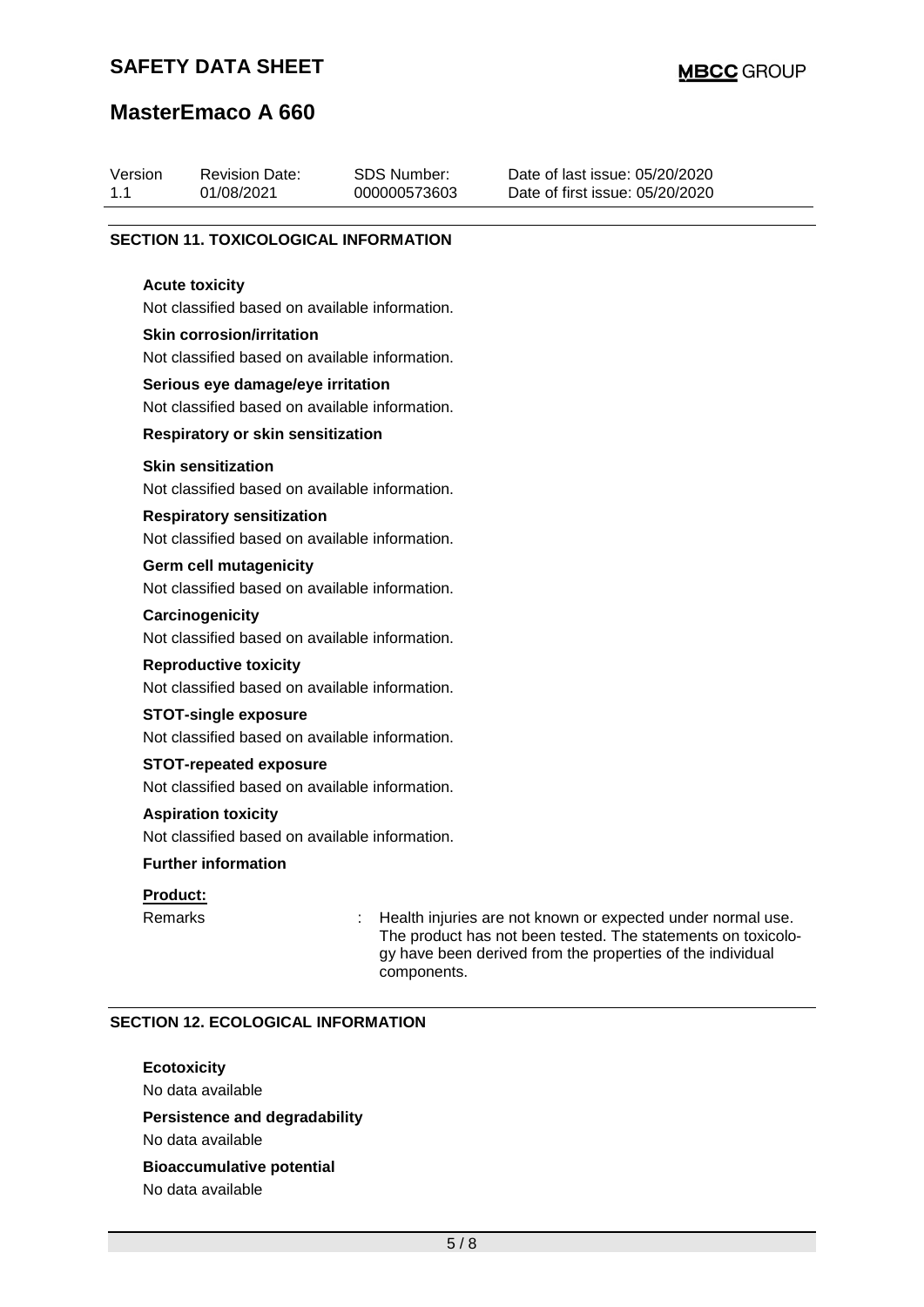| Version                      | <b>Revision Date:</b>                                                 | <b>SDS Number:</b>            | Date of last issue: 05/20/2020                                 |
|------------------------------|-----------------------------------------------------------------------|-------------------------------|----------------------------------------------------------------|
| 1.1                          | 01/08/2021                                                            | 000000573603                  | Date of first issue: 05/20/2020                                |
|                              | <b>Mobility in soil</b><br>No data available<br>Other adverse effects |                               |                                                                |
| <b>Product:</b>              |                                                                       | ÷.                            | There is a high probability that the product is not acutely    |
| Additional ecological infor- |                                                                       | harmful to aquatic organisms. | The product has not been tested. The statements on ecotoxi-    |
| mation                       |                                                                       | components.                   | cology have been derived from the properties of the individual |

### **SECTION 13. DISPOSAL CONSIDERATIONS**

| <b>Disposal methods</b> |                                                                                                                                                  |
|-------------------------|--------------------------------------------------------------------------------------------------------------------------------------------------|
| Waste from residues     | Dispose of in accordance with national, state and local regula-<br>tions.                                                                        |
|                         | Do not discharge into drains/surface waters/groundwater.<br>Do not contaminate ponds, waterways or ditches with chemi-<br>cal or used container. |
| Contaminated packaging  | Contaminated packaging should be emptied as far as possible<br>and disposed of in the same manner as the sub-<br>stance/product.                 |

### **SECTION 14. TRANSPORT INFORMATION**

### **International Regulations**

### **UNRTDG**

Not regulated as a dangerous good

#### **IATA-DGR**

Not regulated as a dangerous good

#### **IMDG-Code**

Not regulated as a dangerous good

**Transport in bulk according to Annex II of MARPOL 73/78 and the IBC Code** Not applicable for product as supplied.

#### **Domestic regulation**

**49 CFR** Not regulated as a dangerous good

### **SECTION 15. REGULATORY INFORMATION**

### **California Prop. 65**

WARNING: This product can expose you to chemicals including formaldehyde, which is/are known to the State of California to cause cancer. For more information go to www.P65Warnings.ca.gov.

## **The ingredients of this product are reported in the following inventories:**

DSL **Internal Components** of this product are on the Canadian DSL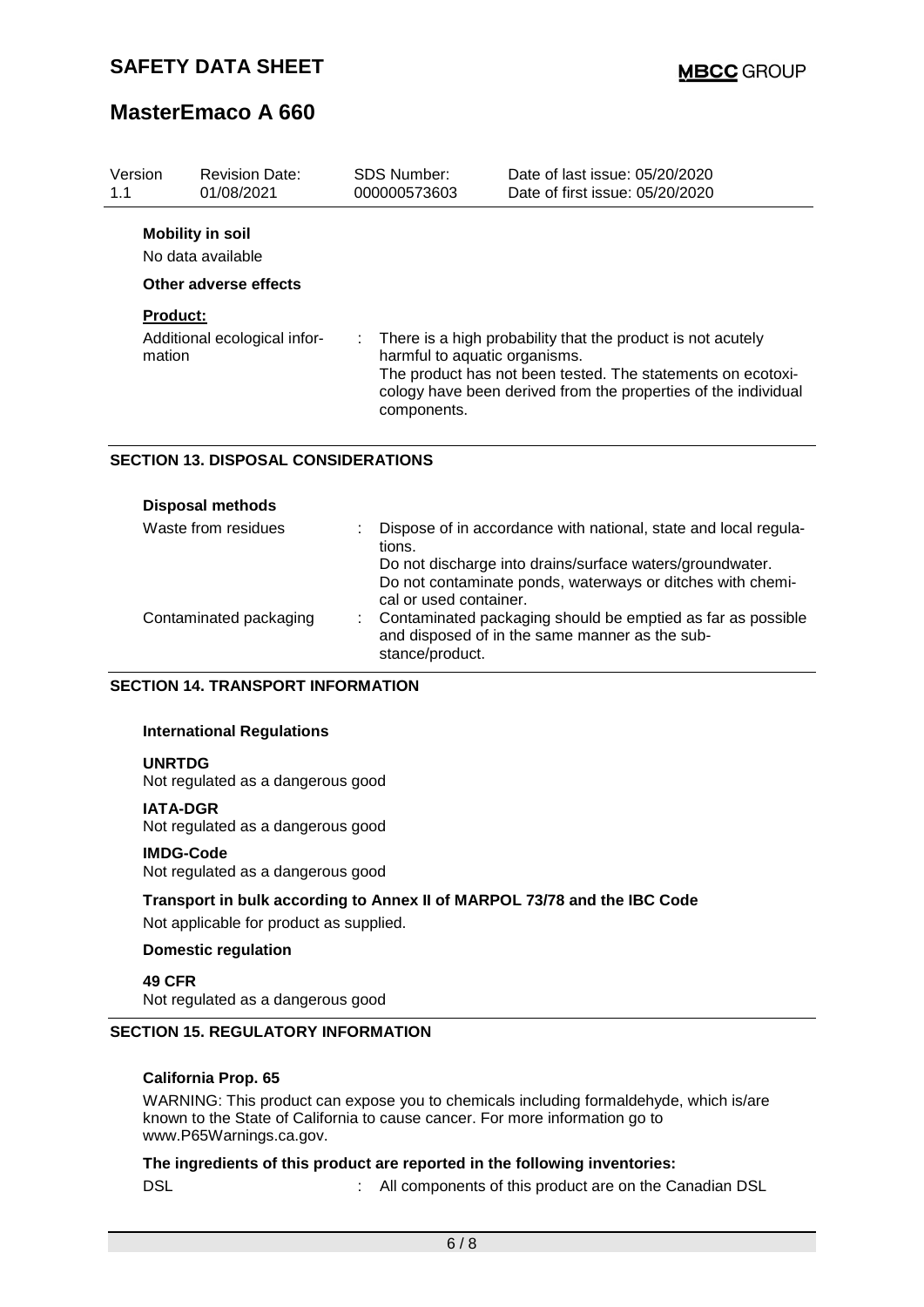| Version     | <b>Revision Date:</b> | SDS Number:               | Date of last issue: 05/20/2020                                                                                             |
|-------------|-----------------------|---------------------------|----------------------------------------------------------------------------------------------------------------------------|
| 1.1         | 01/08/2021            | 000000573603              | Date of first issue: 05/20/2020                                                                                            |
| <b>TSCA</b> |                       | TSCA Inventory exemption. | : All chemical substances in this product are either listed as<br>active on the TSCA Inventory or are in compliance with a |

### **SECTION 16. OTHER INFORMATION**



### **Full text of other abbreviations**

AICS - Australian Inventory of Chemical Substances; ASTM - American Society for the Testing of Materials; bw - Body weight; CERCLA - Comprehensive Environmental Response, Compensation, and Liability Act; CMR - Carcinogen, Mutagen or Reproductive Toxicant; DIN - Standard of the German Institute for Standardisation; DOT - Department of Transportation; DSL - Domestic Substances List (Canada); ECx - Concentration associated with x% response; EHS - Extremely Hazardous Substance; ELx - Loading rate associated with x% response; EmS - Emergency Schedule; ENCS - Existing and New Chemical Substances (Japan); ErCx - Concentration associated with x% growth rate response; ERG - Emergency Response Guide; GHS - Globally Harmonized System; GLP - Good Laboratory Practice; HMIS - Hazardous Materials Identification System; IARC - International Agency for Research on Cancer; IATA - International Air Transport Association; IBC - International Code for the Construction and Equipment of Ships carrying Dangerous Chemicals in Bulk; IC50 - Half maximal inhibitory concentration; ICAO - International Civil Aviation Organization; IECSC - Inventory of Existing Chemical Substances in China; IMDG - International Maritime Dangerous Goods; IMO - International Maritime Organization; ISHL - Industrial Safety and Health Law (Japan); ISO - International Organisation for Standardization; KECI - Korea Existing Chemicals Inventory; LC50 - Lethal Concentration to 50 % of a test population; LD50 - Lethal Dose to 50% of a test population (Median Lethal Dose); MARPOL - International Convention for the Prevention of Pollution from Ships; MSHA - Mine Safety and Health Administration; n.o.s. - Not Otherwise Specified; NFPA - National Fire Protection Association; NO(A)EC - No Observed (Adverse) Effect Concentration; NO(A)EL - No Observed (Adverse) Effect Level; NOELR - No Observable Effect Loading Rate; NTP - National Toxicology Program; NZIoC - New Zealand Inventory of Chemicals; OECD - Organization for Economic Co-operation and Development; OPPTS - Office of Chemical Safety and Pollution Prevention; PBT - Persistent, Bioaccumu-